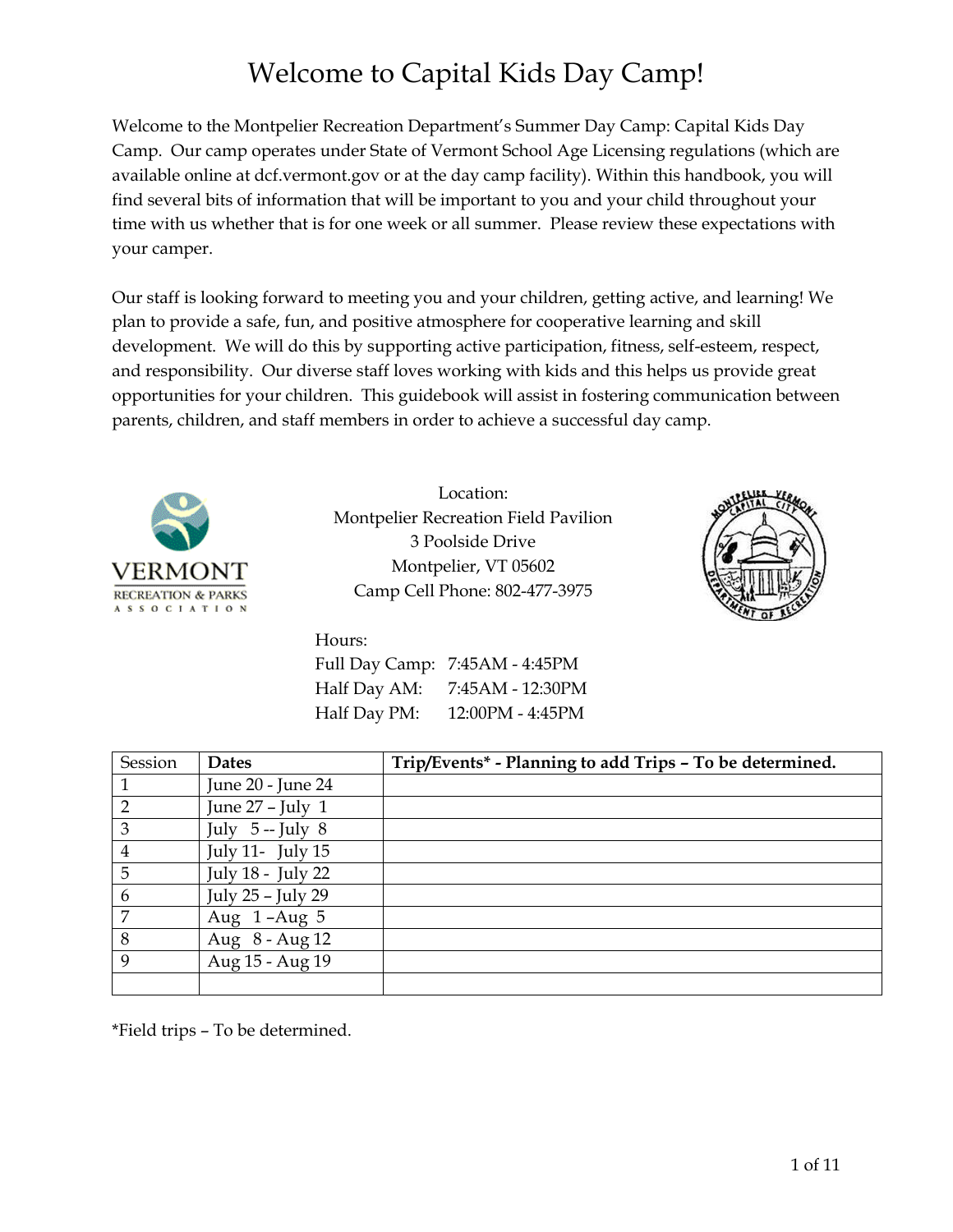# **Contents**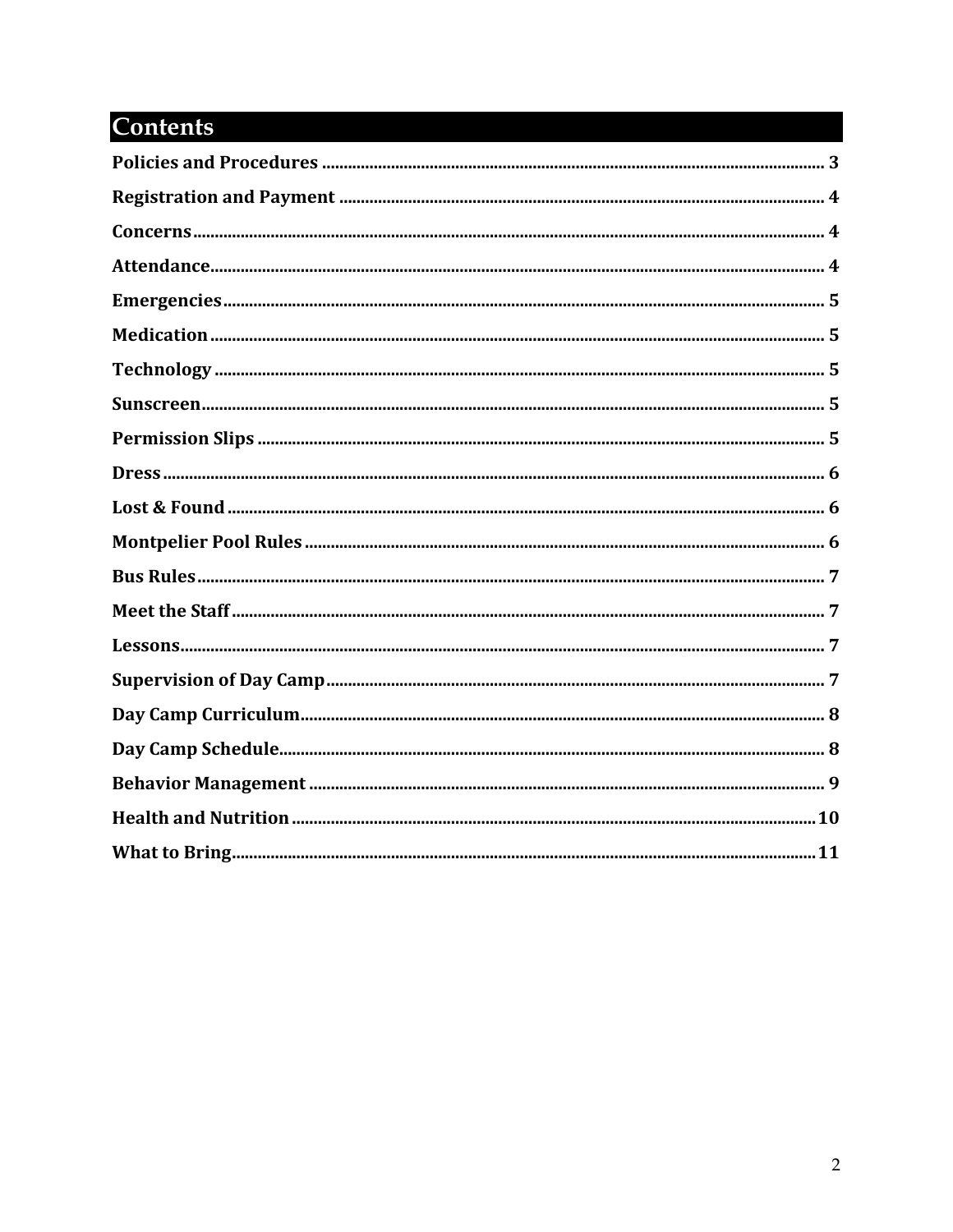# <span id="page-2-0"></span>**Policies and Procedures**

We invite parents to visit and observe our programs at any time. Please direct questions to our staff regarding activities, policies, or concerns. In order to maintain a smooth transition of a participant from a parent to our program staff, it is requested that observations/visits last fewer than thirty minutes.

Each member of our staff is a mandated reporter. Any signs of abuse or neglect are reported to the Department of Children and Families.

Campers are expected to adhere to all program rules and regulations.

The following is not permitted and/or will not be tolerated:

- 1. Horseplay, fighting, or rough/inappropriate behavior of any kind.
- 2. Use of profanity, obscene gestures, or other inappropriate language.
- 3. Shoes with cleats, skates, or skate shoes.
- 4. Undue familiarity between campers.
- 5. Throwing, kicking, slapping, spitting at/on, or punching another camper or staff.
- 6. Hazing, threatening, bullying, or intimidating behavior or language.
- 7. Betting or gambling.
- 8. Smoking: A state law requires staff to report to the proper authorities any participant(s) caught with cigarettes.
- 9. Possession or use of alcoholic beverages or illegal drugs.
- 10. Arson, attempted arson, or tampering with electrical equipment.
- 11. Stealing items from the Camp or another participant's personal belongings.
- 12. Possession or use of dangerous toys or weapons.
- 13. Personal items: Game boys, Finger Spinners, Pokémon cards, toys brought from home unless approved by the Director.
- 14. No Gum

Day Camp staff is not responsible for lost, stolen, or damaged items.

Children who have had a fever or vomited within 24 hours should not attend camp

Parent $(s)/g$ uardian $(s)$  are financially responsible for their participant's actions when:

- Defacing and/or destroying the building, grounds, or equipment.
- Tampering with or pulling the fire alarm without due cause.
- Attempting or committing assault and/or battery of a participant or staff.

Campers who are suspended from the program will not be given credit or refund.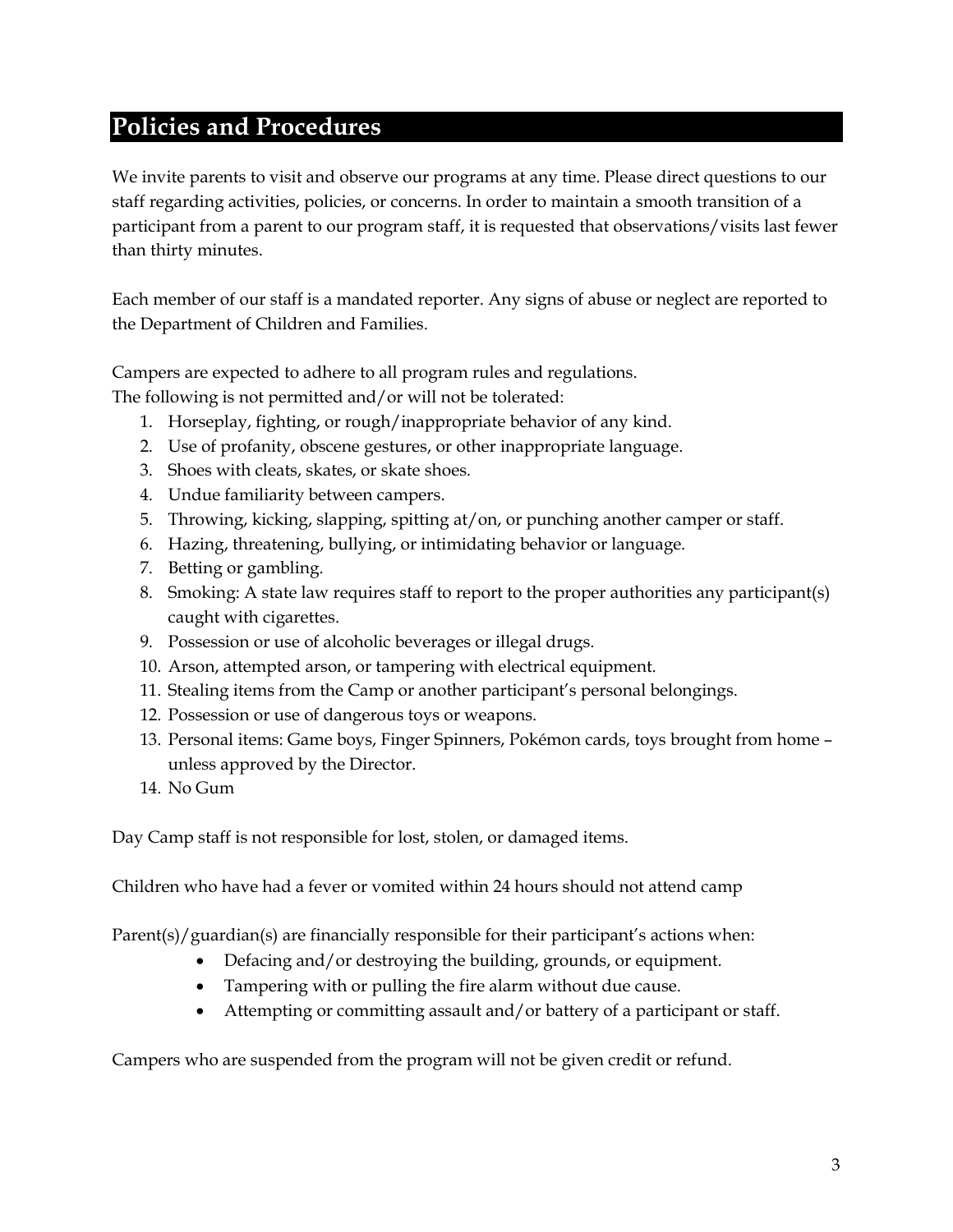## <span id="page-3-0"></span>**Registration and Payment**

Registration and payment is handled at the recreation office. No payment will be accepted at the day camp facility. Pre-registration is required. We are a licensed childcare program and can accept state subsidy for eligible children. Please make sure your state paperwork is filled out prior to the start of the program. There is a \$20.00 administration fee for each week that is cancelled.

Before your camper is able to attend camp, we must have a complete registration form, payment, and immunization records on file. Camper and family information is maintained in a confidential manner and is not easily accessible by anyone who does not need access to the information.

| <b>Montpelier Resident Fee:</b>       | Non-Montpelier Resident Fee:           |  |  |
|---------------------------------------|----------------------------------------|--|--|
| $$130.00$ per wk/1st camper           | $$175.00$ per wk/1 camper              |  |  |
| $$115.00$ per wk/2 camper             | $$160.00$ per wk/2 camper              |  |  |
| \$75.00 per wk/1st camper 5 half days | \$108.00 per wk/1st camper 5 half days |  |  |
| \$65.00 per wk/2nd camper 5 half days | \$98.00 per wk/2 camper 5 half days    |  |  |
| Lunch-TBA                             | Lunch-TBA                              |  |  |

Campers who are suspended from the program will not be given credit or refund.

#### <span id="page-3-1"></span>**Concerns**

Please address any scheduling, behavior, staff, student, programming, etc… concerns first to the counselors and/or the Day Camp Director. Any concerns will be confidential among the appropriate staff. We can be reached throughout the day on the Day Camp cell phone or during pick-up and drop-off of your camper. All on-site concerns are to be addressed first with the Day Camp Director. Any issue not solved at this level will then be brought to the attention of the Director of Recreation.

## <span id="page-3-2"></span>**Attendance**

Campers must be signed-in and out by a parent upon arrival to and departure from camp. Children must be signed in and out by a parent or a person whose name we have been given in writing. Please sign in/out on the correct day with the time and your initial. Attendance will be taken repeatedly throughout the day. Camp opens at 7:45 and ends at 4:45. You can pick-up and drop-off during that time, but please be aware that groups depart the pavilion area around 9AM.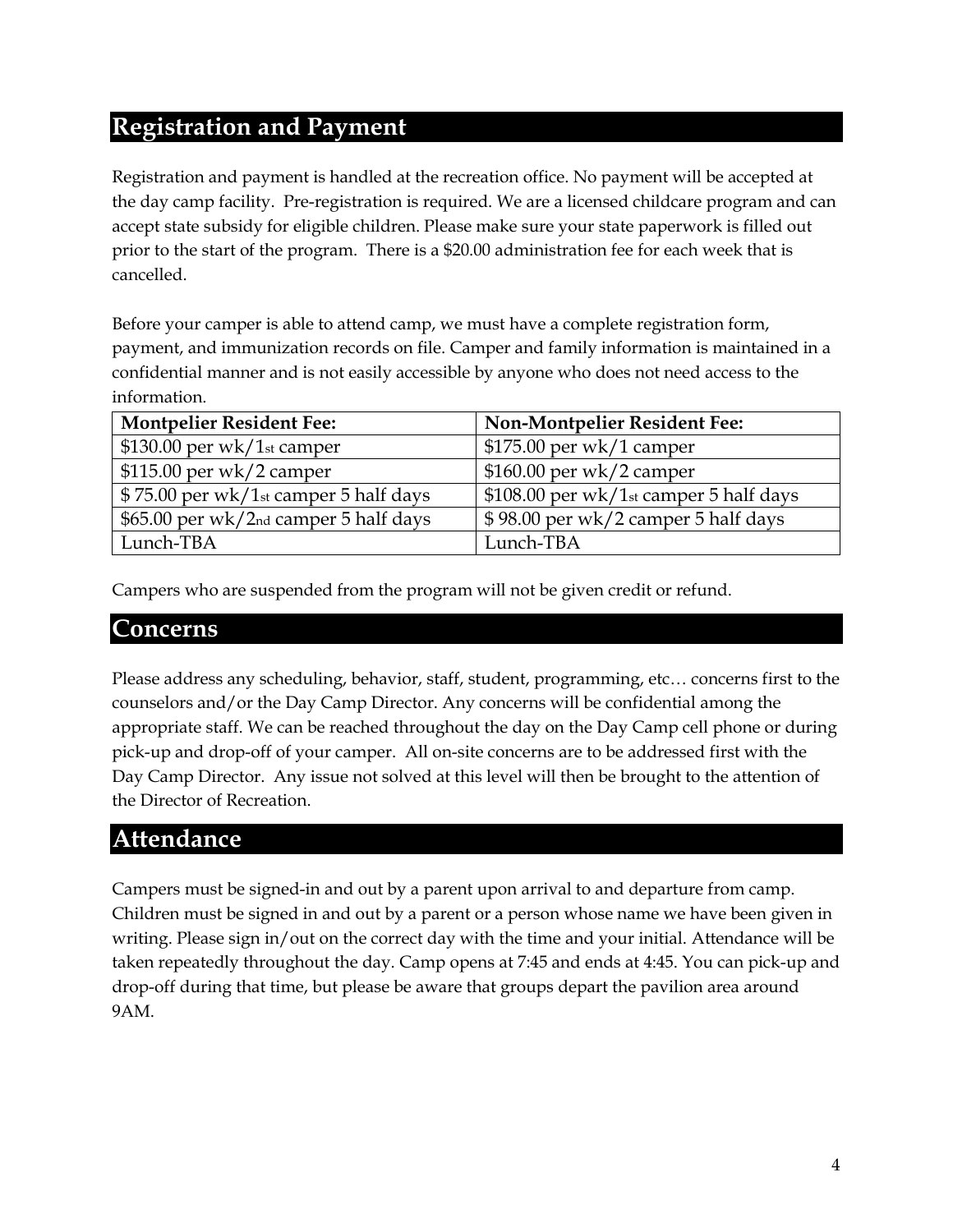#### <span id="page-4-0"></span>**Emergencies**

All staff is CPR and first aid certified, however, if a situation arises that our counselors or onsite staff cannot handle, the local emergency systems(ambulance, police, fire, etc…) needed to resolve the situation are called first. Once that is done, the Director or Assistant Director will call the parents and inform them of the situation.

### <span id="page-4-1"></span>**Medication**

We do not have a Day Camp Nurse. The Day Camp Director or Assistant Director will administer most prescriptions and over-the-counter medications provided by  $parent(s)/quantian(s)$ . Medication must be in the original container with a current date, prescribed for the child, and be accompanied by written parental permission specifying the reason for the medication, dosage, content, and schedule. Parents must fill out the medicine permission form included in the registration packet.

## <span id="page-4-2"></span>**Technology**

Any movie shown to campers will be G or PG rated. Movies are selected/approved by the Director. Please see the Director with any concerns about movie viewing. Screen time is typically limited to rainy days. We also listen to age-appropriate music that is selected/approved by staff.

Please do not send your camper to camp with electronic devices, except for lengthy bus trips. We have a cell phone on site for emergency contact with your camper. We are not liable for lost, stolen, or broken equipment.

## <span id="page-4-3"></span>**Sunscreen**

We break throughout the day to remind campers to apply ample sunscreen. We will provide help for campers who need it. Please supply your own sunscreen. We will need a permission form filled out giving permission for children to apply sunscreen during camp.

### <span id="page-4-4"></span>**Permission Slips**

We require permission slips from parent(s) or guardian(s) for all field trips that involve bus travel. Parent(s)/guardian(s) will be notified of any changes in daily schedules to ensure prompt, early pick-ups if needed.

We require written permission for any child walking home from day camp without a parent present or leaving without a parent present.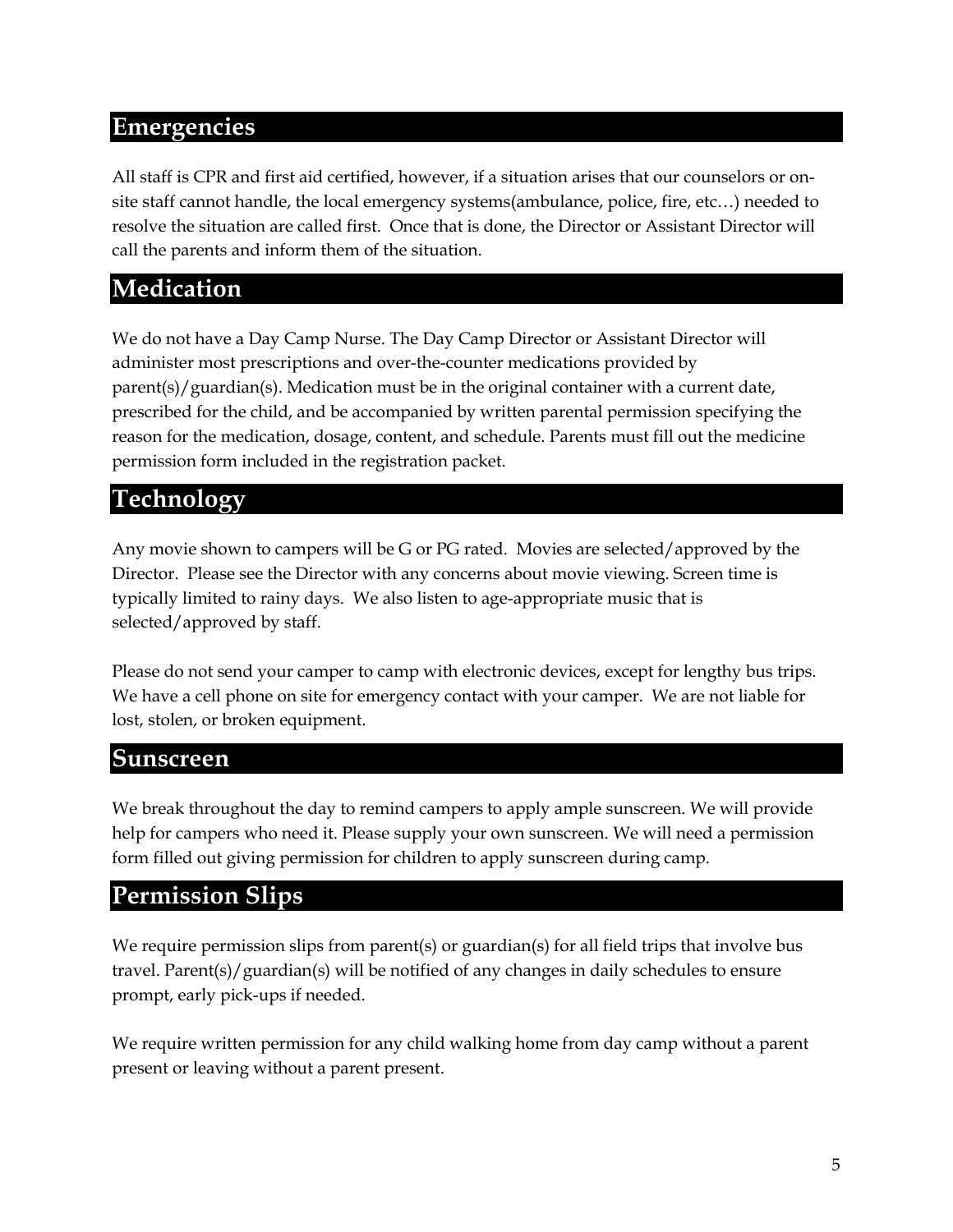#### <span id="page-5-0"></span>**Dress**

Campers need to have suitable dress: both functional and appropriate. Campers will need closetoed shoes, shorts, t-shirts, sweatshirts, a bathing suit, and an extra change of clothes. Please consider the weather when dressing your child(ren). Sandals may be worn at the pool, but students will not be able to participate in some activities without close-toed shoes. Any clothing with inappropriate slogans, words, or pictures is not acceptable. Label all belongings!

#### <span id="page-5-1"></span>**Lost & Found**

A Lost & Found will be kept at camp. Items will be transferred to the Lost & Found at the pool house weekly. We will do our best to return labeled belongings to campers at camp. Please label all belongings and provide an adequately sized bag for your camper to keep his/her belongings.

## <span id="page-5-2"></span>**Montpelier Pool Rules**

- Pool Rules below to be followed if we are able to open the pool for Summer 2021.
- Please leave the pool IMMEDIATELY when the whistle is blown, there may be an emergency.
- No Running.
- All patrons must pass a raft test to swim in the deep water
- No flips off rafts or towers
- No twists or dives from the tower boards
- One at a time on all tower boards and ladders
- Please go around the ropes to get in and out of the deep water
- No going under the rafts
- All patrons must wear a bathing suit
- Food must be kept on the grass no glass
- All floatation devices must be United States Coast Guard Approved and approved by the director on duty. Children wearing a floatation device MUST be accompanied by a guardian at all times and stay in shallow water. They are NOT permitted in the deep water.
- Water toys and balls only in the pool area balls must be larger than a basketball.
- Children are NOT permitted to wear floatation devices in the deep water.
- Children who are not toilet trained must wear a swim diaper at all times.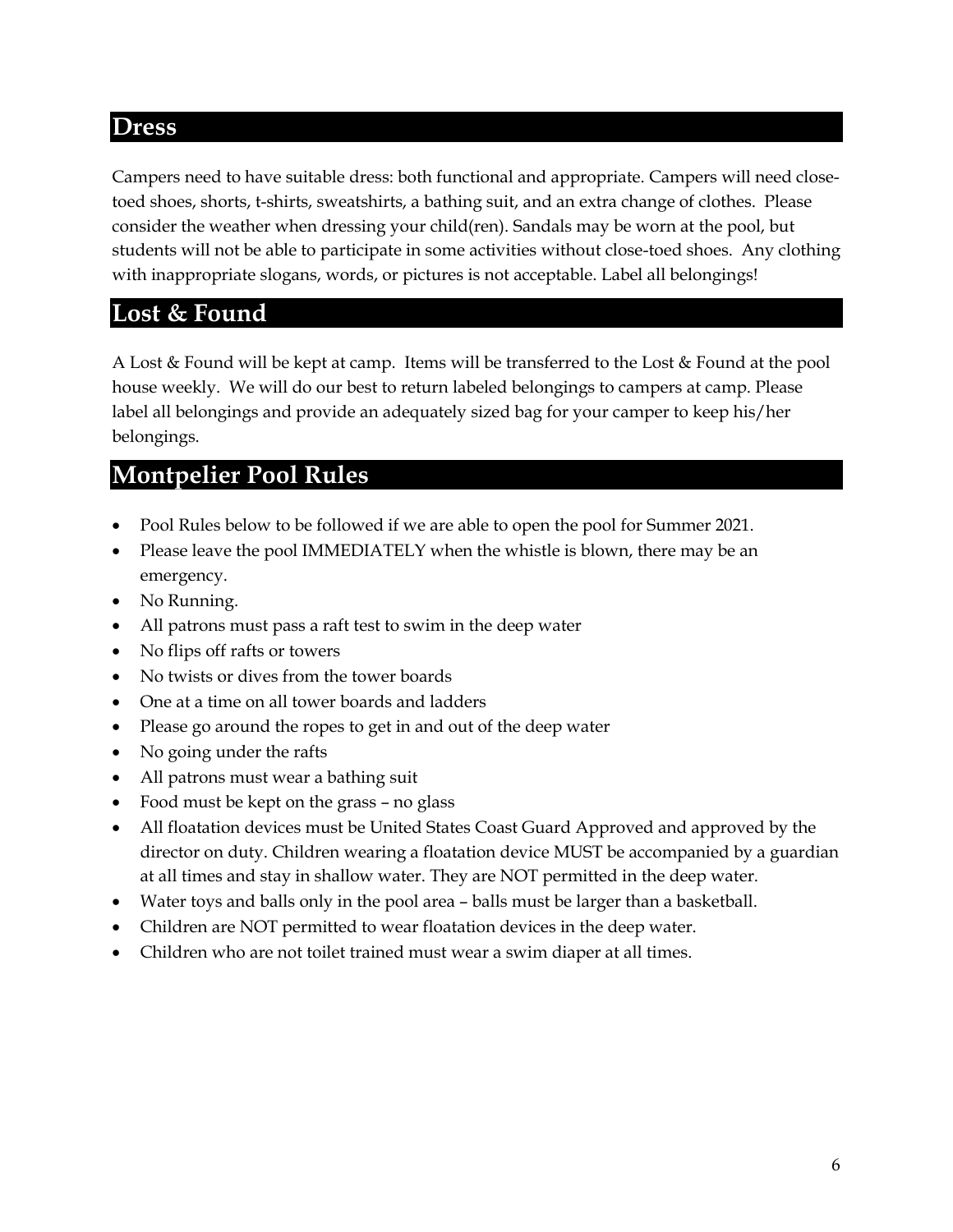#### <span id="page-6-0"></span>**Bus Rules**

**All Bus Trips for Summer 2022 will be scheduled at a later date for field trips.**

- 1. Be courteous and respectful to your driver and counselors. Listen to directions.
- 2. Don't put your head, arms, papers or anything out the window.
- 3. Stay clear of the aisles and emergency exits.
- 4. Stay seated at all times.
- 5. No eating, drinking, or chewing gum.
- 6. Talk respectfully and quietly with your neighbor.

## <span id="page-6-1"></span>**Meet the Staff**

Sheila Cleary – Director

Christine Gibson-Davis – Assistant Director

#### Counselors TBD

#### <span id="page-6-2"></span>**Lessons**

#### **All Tennis lessons will be available. Swimming lessons are starting in July.**

Campers may take swimming and/or tennis while at camp for an additional fee. Please arrange this with the recreation department and notify camp staff. Please discuss specific concerns with the instructor of the program/lesson. Day camp staff does not instruct these lessons.

### <span id="page-6-3"></span>**Supervision of Day Camp**

The Capital Kids Day Camp is operated by the Montpelier Recreation Department. All enrollments will be processed through the Recreation Business Office at 58 Barre Street (checks with name, address, and phone number are preferred). Direct supervision of day camp is the responsibility of the Director of Recreation. The Day Camp Director reports to the Director of Recreation. The Day Camp Director supervises the Assistant Director. The Director and Assistant Director supervise Day Camp Counselors.

An experienced Director and Assistant Director supervise a team of CPR and first-aid certified counselors. We maintain a 1:13 ratio with campers aged six and above and a 1:10 ratio with five-year-old campers. Each counselor is assigned to a core group of students and attendance check-ins are performed throughout the day. Counselors deal with their own discipline problems, seeking the help of a director when necessary. Counselors work staggered 8-hour shifts; we eat lunch with the campers.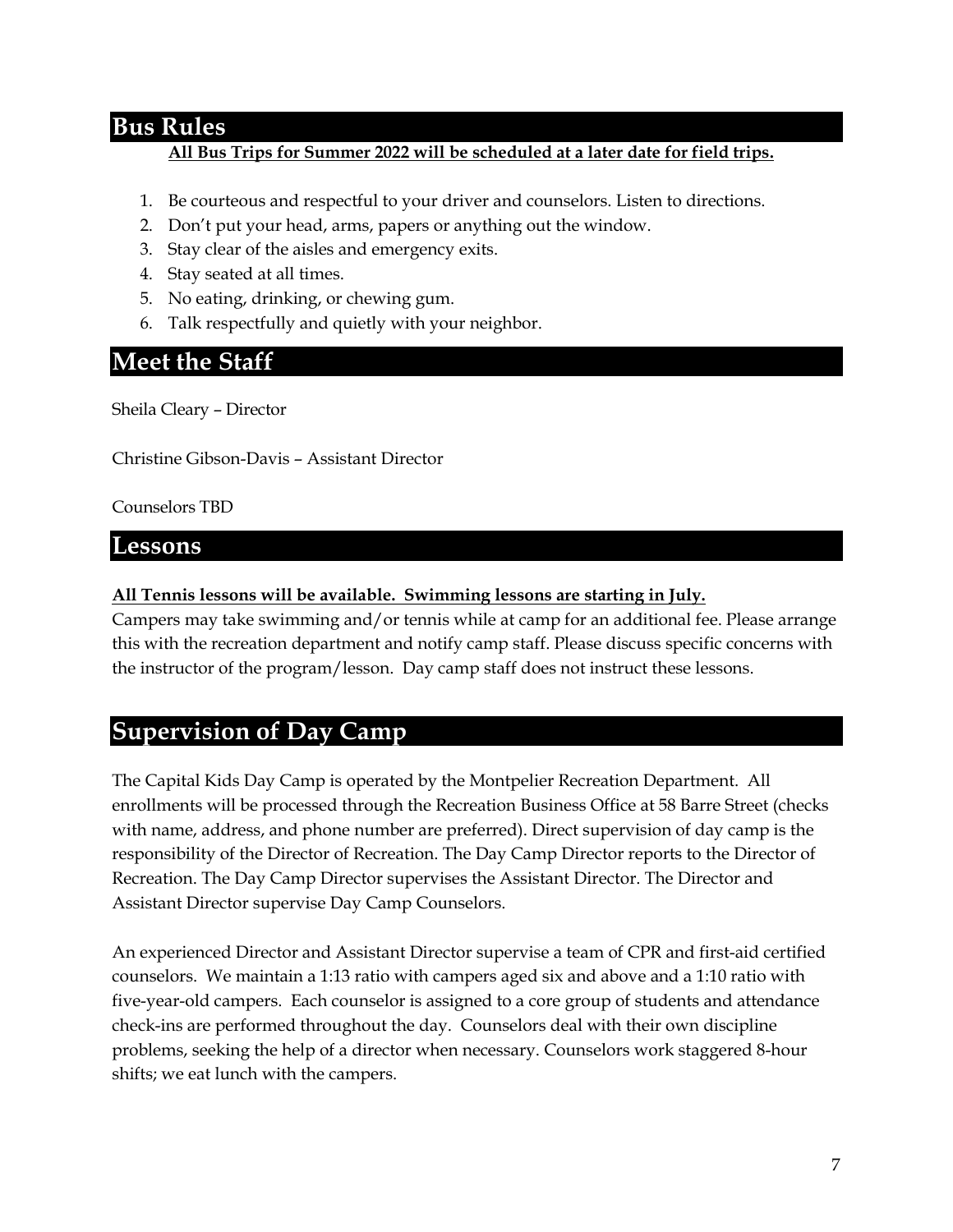Counselors and Directors are CPR and first-aid certified, organize most activities in pairs, and carry cell phones and/or walkie-talkies in case of emergency.

# <span id="page-7-0"></span>**Day Camp Curriculum**

Our goal is to provide a safe, fun, and positive atmosphere for cooperative learning and skill development. We will do this by supporting active participation, fitness, self-esteem, respect, and responsibility.

We will have theme activities, field trips, STEM activities, reading and language arts activities, puzzles, active games, board games, art activities, free-time, etc… Campers will be able to signup for choice activities. Counselors will rotate as instructors. Day Camp curriculum will provide developmentally appropriate, creative activities for children to learn and grow. Program curriculum will allow for inside\* and outside choices, quiet and active choices, individual, small group, and large group activities, cognitive and physical opportunities, as well as child-initiated and staff-directed activities.

If your child has any special needs that we need to be aware of so that he/she can access the curriculum, please discuss these with the camp director so that we can accommodate your child.

\*We are an outdoor camp, but some activities occur in the pool house.

| Time           | Activity                                                                                                             |            |            |            |  |
|----------------|----------------------------------------------------------------------------------------------------------------------|------------|------------|------------|--|
|                | Arrive between 7:45 and 9. Sign-in, sunscreen if necessary                                                           |            |            |            |  |
| $7:45 - 9:00$  | (campers should arrive at camp with sunscreen on), quiet                                                             |            |            |            |  |
|                | activities, breakfast, bathrooms.                                                                                    |            |            |            |  |
|                | Morning Meeting: whole-camp announcements, daily activities,                                                         |            |            |            |  |
| $9:00 - 9:15$  | group attendance, potential group activity.                                                                          |            |            |            |  |
|                | 5                                                                                                                    | 6/7/8      | 8/9        | 10-12      |  |
|                | 1:10 Ratio                                                                                                           | 1:13 Ratio | 1:13 Ratio | 1:13 Ratio |  |
| $9:15 - 9:55$  | Small group time - counselors plan activities with a group of                                                        |            |            |            |  |
|                | about 10 campers.                                                                                                    |            |            |            |  |
| $9:55 - 10:20$ | Snack (not provided for meal program participants), reapply<br>sunscreen, bathrooms, water. (Gather 10:30 swimmers). |            |            |            |  |

# <span id="page-7-1"></span>**Day Camp Schedule**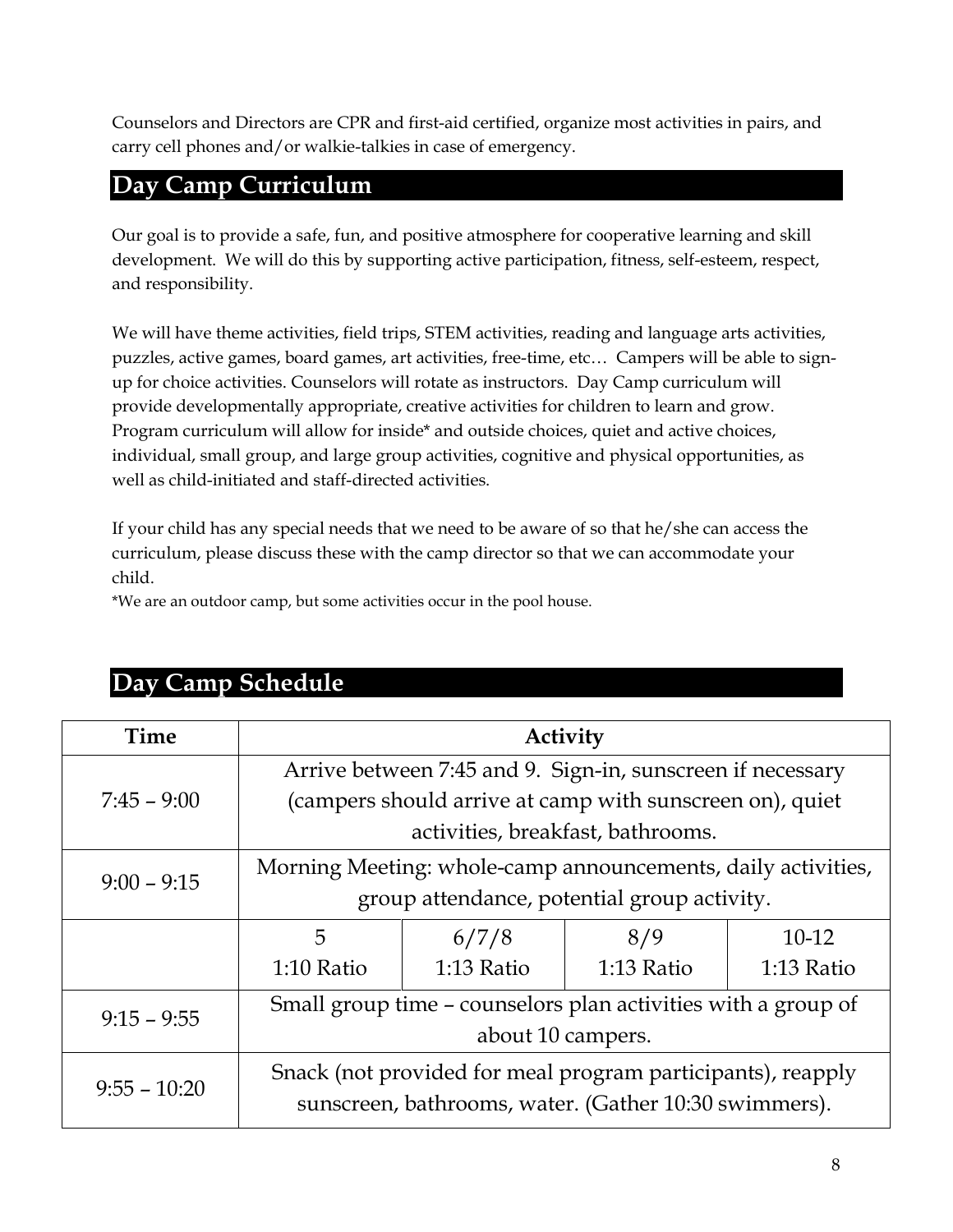| $10:20 - 11:00$                                            | Choice Activity!                                                                                                        |  |  |
|------------------------------------------------------------|-------------------------------------------------------------------------------------------------------------------------|--|--|
| $11:00 - 11:15$                                            | Bathrooms, water, sunscreen! (Gather 11:15 Swimmers)                                                                    |  |  |
| $11:15 - 12:00$                                            | Whole group, theme, or age group activity.                                                                              |  |  |
| $12:00 - 12:10$                                            | Clean up all activities, back to age groups, wash-up, prepare for<br>lunch.                                             |  |  |
| $12:10 - 12:40$<br>Lunch in pavilion. (10-12 to the tent). |                                                                                                                         |  |  |
| $12:40 - 1:00$                                             | Clean up, separate into groups, gather belongings, attendance,<br>apply sunscreen, head to pool area, and change.       |  |  |
| $1:00 - 3:30$                                              | Swimming at the pool! Possible playground time. Quiet, small-<br>group and individual activities. Concession available. |  |  |
| $3:30 - 3:45$                                              | Pack up, clean up, attendance, and walk back to pavilion.                                                               |  |  |
| $3:45 - 4:00$                                              | Structured free time near pavilion                                                                                      |  |  |
| $4:00 - 4:30$                                              | Back at pavilion: snack, quiet games/activities, and pick-up.                                                           |  |  |
| $4:30 - 4:45$                                              | Clean up and pick-up.                                                                                                   |  |  |

# <span id="page-8-0"></span>**Behavior Management**

We do our best to create a safe environment for all campers by anticipating and deflecting conflict. Day Camp is meant to be a fun, educational, and recreational activity. For the benefit of all campers, it is important that children behave appropriately within the day camp.

General Camp Expectations

- 1. Be Respectful.
- 2. Be Responsible.
- 3. Be Trustworthy
- 4. Have fun!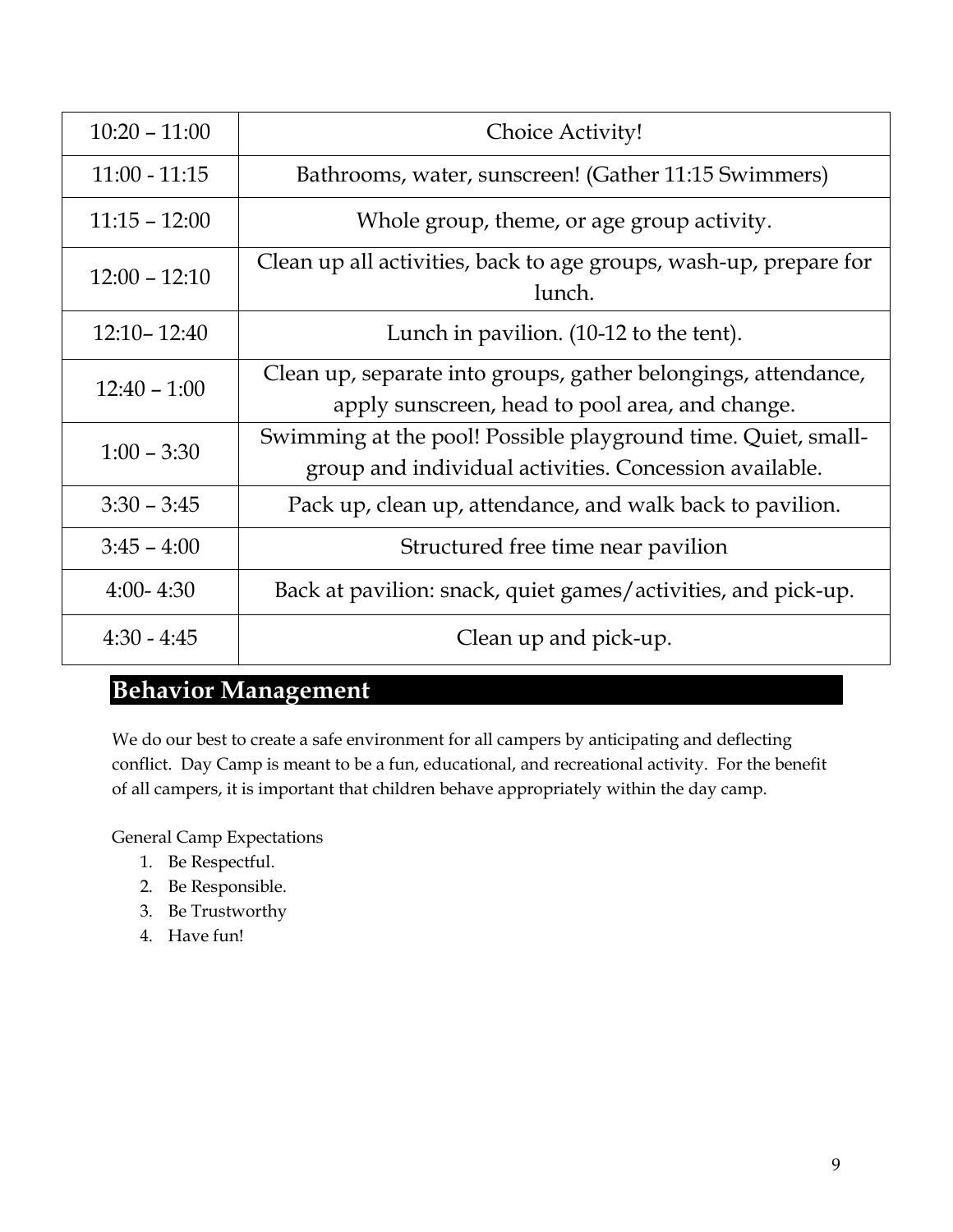| Behavior                                                                     | 1st Occurrence                                                                                                                                                                                                                         | 2nd Occurrence                                                                                                                                                                | 3rd Occurrence                                                                                                                                                                                                |
|------------------------------------------------------------------------------|----------------------------------------------------------------------------------------------------------------------------------------------------------------------------------------------------------------------------------------|-------------------------------------------------------------------------------------------------------------------------------------------------------------------------------|---------------------------------------------------------------------------------------------------------------------------------------------------------------------------------------------------------------|
| <b>Violating Three Main</b><br><b>Expectations of Camp</b>                   | Reminder and time out from<br>activity and review of                                                                                                                                                                                   | Sent to On-site director<br>for the remainder of the<br>activity time. Phone call<br>made to parent or<br>guardian regarding<br>behaviors. Noted:<br>behavior in behavior log | Call to parent or guardian<br>regarding behavior and to<br>pick the camper up at that<br>time from camp. Report<br>written and placed in<br>file/parent copy sent home.<br>Noted: behavior in behavior<br>log |
| Inappropriate<br>Language/Conduct                                            | expectations. Noted: behavior<br>in behavior log                                                                                                                                                                                       |                                                                                                                                                                               |                                                                                                                                                                                                               |
| Behavior                                                                     | 1st Occurrence                                                                                                                                                                                                                         | 2nd Occurrence                                                                                                                                                                | 3rd Occurrence                                                                                                                                                                                                |
| Physical Aggression/<br>Physical Contact<br>Threatening/Explicit<br>Language | Removal from the activity area<br>and parent will be called about<br>said behavior and the need to<br>come pick up if said behavior<br>occurs again during the camp<br>day. Also parent may be called<br>to pick up after the incident | Will be removed from<br>camp for the duration.                                                                                                                                |                                                                                                                                                                                                               |
| Theft/Property Damage                                                        | Report written and placed in<br>file; copy given to parent                                                                                                                                                                             |                                                                                                                                                                               |                                                                                                                                                                                                               |
| Leaving program area                                                         | Call to parent for pick-up                                                                                                                                                                                                             | Will be removed from<br>camp for the duration.                                                                                                                                |                                                                                                                                                                                                               |

# <span id="page-9-0"></span>**Health and Nutrition**

All campers are required to provide immunization records in accordance with the schedule determined by the Vermont Department of Health or a statement signed by the parent or physician attesting that the child has not had his/her immunizations for a reason noted in the Licensing Regulations.

Please do not send your camper to camp if he/she is too sick to participate or may be contagious. Campers may be sent home if the staff deems the child as too sick to participate. Do not send a camper to camp if he/she has fever, difficulty breathing, blood red or purple rash, severe cough, diarrhea or vomiting, weeping or crusty sores, lice, ringworm, chickenpox, scabies, impetigo, etc… Please seek the advice of a health professional to diagnose and treat health-related problems.

Still Updating the Lunch Program. More information soon.

Summer Food Program provides breakfast, and lunch for your child(ren). Parents need to preorder and prepay for meals. The Federal Summer Food Program sets prices, which are updated yearly. For more information, call the Recreation Department Office or see the Day Camp Director. Campers who are signed up for meals and fail to show up for several days may be asked to provide his/her own meal(s).